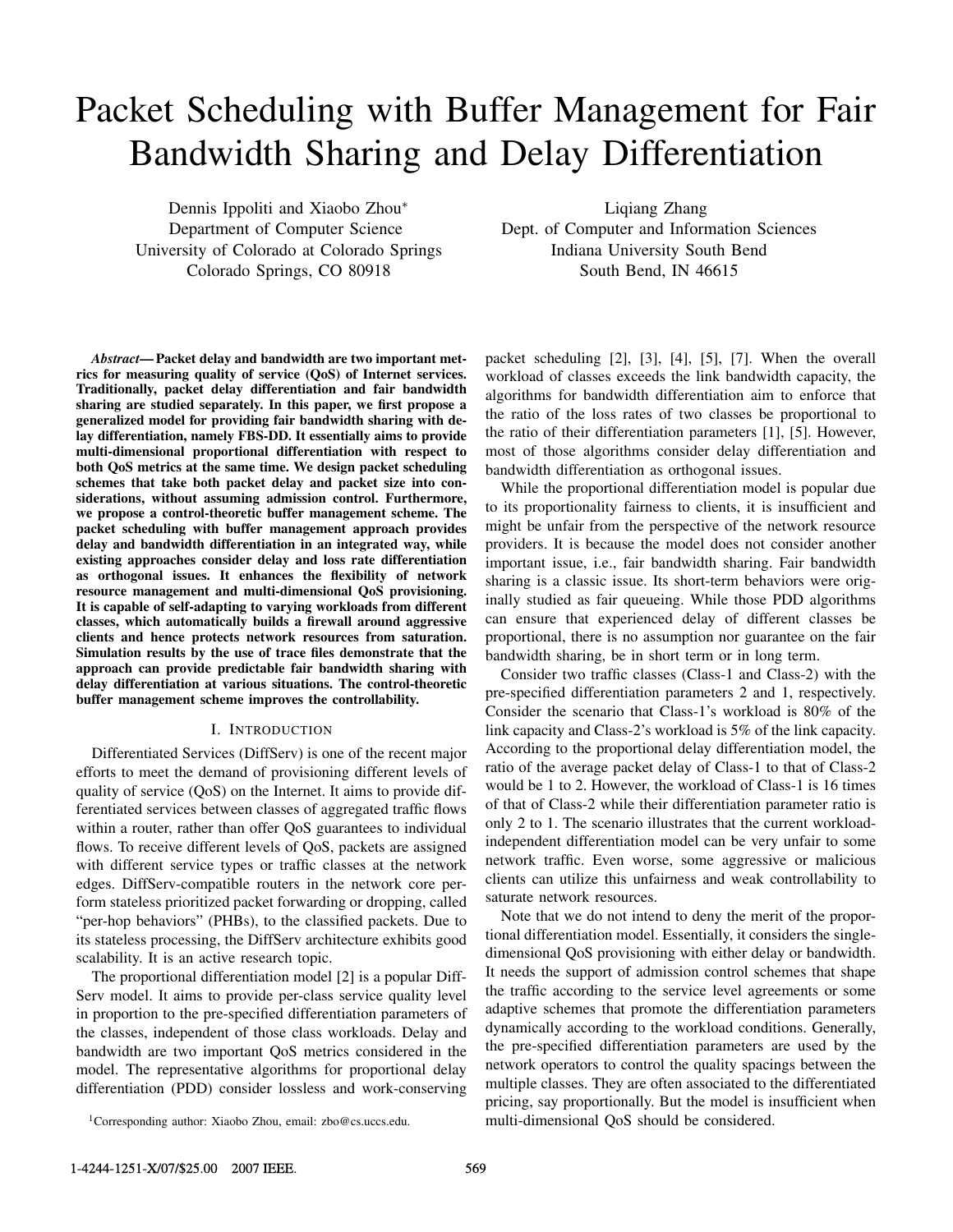Given that both bandwidth and delay are important QoS metrics, we propose a generalized model, namely FBS-DD, for providing fair bandwidth sharing with delay differentiation at the same time. It is to ensure that the ratio of the average delay of two classes normalized by their experienced bandwidth be proportional to the pre-specified differentiation parameters. It aims to provide multi-dimensional proportional differentiation with respect to both QoS metrics. One uniqueness is that the delay differentiation and loss rate differentiation are integrated with traffic policing capabilities for providing better controllability to network operators and more fairness to clients.

We design packet scheduling algorithms for FBS-DD provisioning. Two VPS (various packet size) schemes take both packet delay and packet size into scheduling considerations. We study the impact of packet size distributions on FBS-DD provisioning. Simulation results by the use of IP trace files show that the schemes are capable of self-adapting to varying workloads of different classes. They automatically build a firewall around aggressive clients and protect network resources from saturation. We further study the performance controllability. When the overall workload of the classes is below the link capacity, the FBS-DD model actually is to achieve the proportional delay differentiation weighted by the throughput of the classes. When the overall workload of classes is beyond the link capacity so that there will be packet loss, the FBS-DD model is to achieve the proportional delay differentiation weighted by the experienced bandwidth ratio of the classes. This is however a non-trivial issue. We propose a control-theoretic buffer management scheme. It enhances the controllability of network resource management.

Our work is to address the integration of traffic policing with proportional differentiation. In Section II, we review existing packet scheduling algorithms for PDD provisioning. Section III presents the FBS-DD model with packet scheduling and buffer management schemes. Section IV focuses on the performance evaluation. Section V concludes the paper.

## II. RELATED WORK

Fair bandwidth sharing was initially studied as fair queueing, which aims to allow each flow passing through a network device to have a fair share of network resources. There are classic mechanisms for achieving the short-term per-flow fairing sharing, see PGPS [9] for an example. In the context of DiffServ, the QoS provisioning is concerned with per-class behaviors. The FBS-DD model considers the long-term fair bandwidth sharing with delay differentiation.

Delay differentiation in packet networks is an active research topic. The PDD model is to provide differentiated delay services among traffic classes [2], [3]. A class is assigned a delay differentiation parameter. The packet scheduler of a router aims to keep the ratio of average delay of a higher priority class to that of a lower priority class equal to the pre-specified value. The existing PDD algorithms can be classified into three categories, rate based, time-dependent priority based, and Little's law based. Rate based packet scheduling algorithms adjust service rate allocations of classes dynamically to meet the proportional delay differentiation constraints; see BPR [2] and JoBS [5] for representatives. Time-dependent priority based packet scheduling algorithms adjust the priority of a backlogged class according to the experienced delay of its head-of-line packet; see WTP [3] and AWTP [4] for representatives. Little's law based packet scheduling algorithms correlate the average queue length to the average arrival rate and the average queueing delay of packets. They control the actual delay ratio between two different classes by equalizing their normalized queue lengths with the pre-specified delay differentiation parameters; see PAD, HPD [3], MDP [7], and LAD [10] for representatives.

There are a number of interesting differentiated buffer management and packet dropping schemes for loss rate differentiation. PLR droppers in [1] aim to provide proportional loss rates to different traffic classes according to their differentiation weights. JoBS in [5] extends the proportional loss rate model by providing both absolute loss and delay guarantees and proportional differentiations. HPPD in [11] aims to reduce the retransmission cost of the dropped packets for congestion mitigation by hop-count based differentiated dropping.

Those dropping schemes are able to achieve different differentiation objectives. But the schemes, exception of JoBS [5], consider delay differentiation and bandwidth differentiation as orthogonal issues. There are two significant differences between JoBS and our work. JoBS's goal is to support both absolute and relative DiffServ. It executes an optimization on every packet arrival. Ours is to provide multi-dimensional QoS with respect to both bandwidth sharing and delay differentiation. Packet scheduling is lightweight. Second, JoBS is rate based, which assumes a fluid-flow interpretation of traffic. It hence needs the support of scheduling algorithms that closely approximate the fluid-flow schedulers with rate guarantees. Our work follows a practical per-packet scheduling discipline. Furthermore, it adopts a unique control-theoretic buffer management scheme for the controllability improvement.

#### III. MODELING AND ALGORITHMS

We consider a lossless and work-conserving packet scheduler that serves N queues, one for each class. For two classes  $i$ and  $j$ , the FBS-DD model is to maintain the multi-dimensional QoS spacing of two classes with respect to their delay ratio  $(D_i/D_j)$  normalized by their bandwidth sharing ratio  $(B_i/B_j)$ be proportional to their pre-specified differentiation parameters  $\delta_i$  and  $\delta_j$ . That is,

$$
\frac{D_i(T, T+t)}{D_j(T, T+t)} \cdot \frac{B_j(T, T+t)}{B_i(T, T+t)} = \frac{\delta_i}{\delta_j}, 1 \le i, j \le N \quad (1)
$$

for time intervals  $(T, T + t)$  where t is the monitoring timescale. Note that the lower average delay or higher bandwidth sharing represents higher QoS. FBS-DD is essentially a fair tradeoff between PDD provisioning and FBS provisioning. When two classes experience the same bandwidth, the model is reduced to PDD model. When two classes experience the same average delay, the model is reduced to FBS model.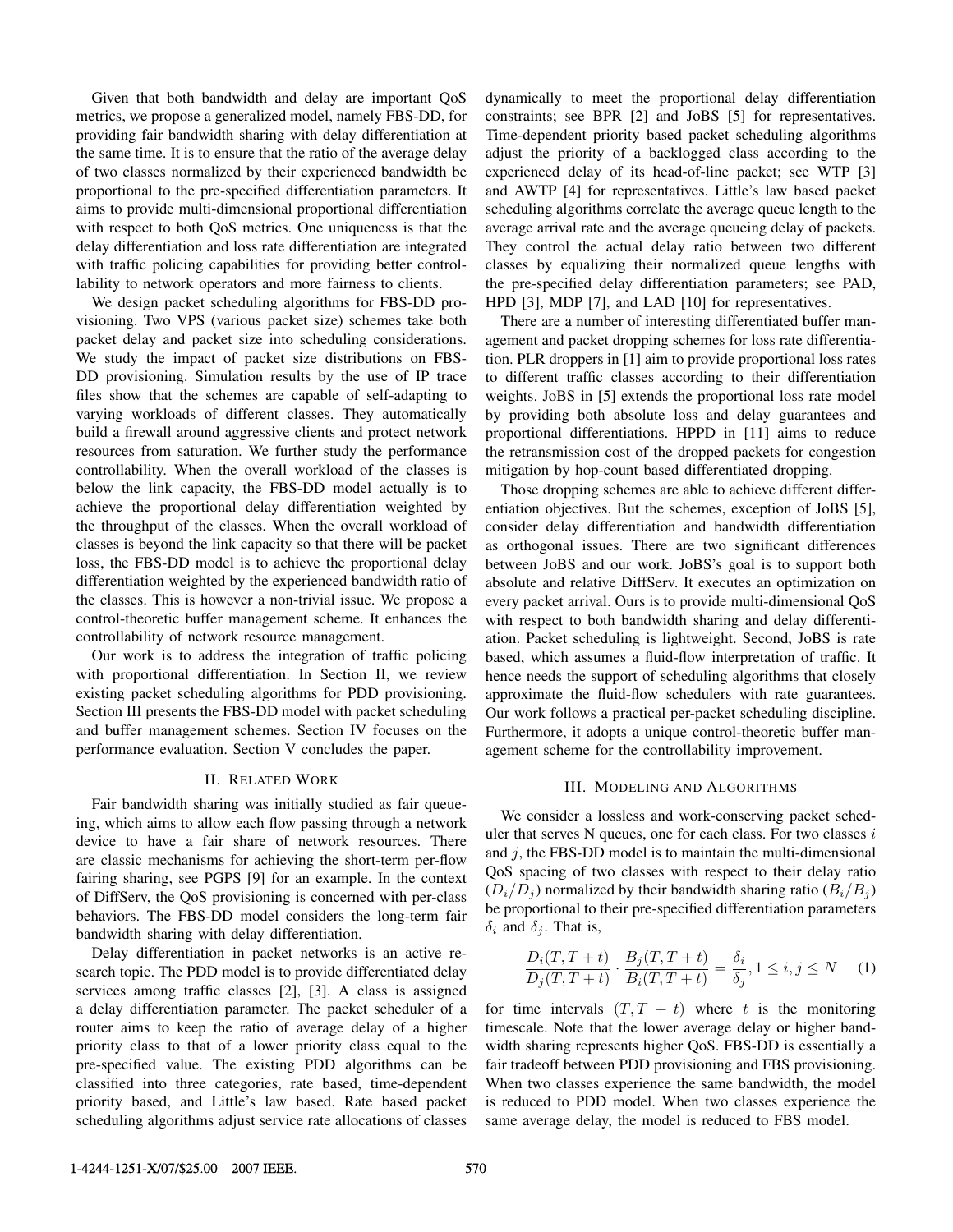#### *A. Packet Scheduling Schemes*

*1) VPS-TWP: Throughput normalized waiting time priority scheduling:* We consider the general case, that is, packets from a class have various sizes and different classes may have different packet size distributions. We revisit the time dependent priority scheduling discipline and design the VPS-TWP scheme, tailored from WTP [3]. The time dependent priority scheduling was initially studied in queueing systems. It was later studied by Dovrolis *et al.* for PDD provisioning [3]. We describe VPS-TWP as the throughput normalized waiting time priority scheduling for FBS-DD provisioning by further taking the packet size into considerations.

At the beginning of scheduling,  $TWP_i = \infty$  for  $1 \le i \le N$ . Suppose that class i is backlogged at time t,  $s_i(t)$  is the size of the packet at the head of the class i at t, and  $w_i(t)$  is the the waiting time of the packet at the head of the class  $i$  at t. We define the throughput normalized head waiting time of class  $i$  at  $t$  as

$$
TWP_i(t) = \frac{w_i(t)}{\delta_i s_i(t)}.
$$
\n(2)

Every time a packet is to be transmitted, the VPS-TWP scheduler selects the backlogged class  $j$  with the maximum throughput normalized head waiting time,

$$
j = arg \ max_{i \in G(t)} TWP_i(t), \tag{3}
$$

where  $G(t)$  is the set of backlogged classes at time t. Tie is broken by the use of the differentiation priority. The throughput of class  $j$  is increased by the size of the transmitted packet. Its throughput normalized head waiting time will be minimized as its packet delay will not increase any more. VPS-TWP attempts to minimize the differences between the bandwidth normalized waiting times of successively departing packets. It essentially aims to achieve instantaneous FBS-DD.

*2) VPS-TAD: Throughput normalized average delay scheduling:* While VPS-TWP focuses at the instantaneous behavior, we propose the VPS-TAD scheme which focuses on the long-term behavior. (1) can be rewritten as

$$
\frac{D_i(T, T+t)}{\delta_i B_i(T, T+t)} = \frac{D_j(T, T+t)}{\delta_j B_j(T, T+t)}.
$$
\n(4)

That is, the throughput normalized average delay (TAD) factor must be equal in all classes, i.e.,  $TAD_i = TAD_j$ . Note that given a same interval, bandwidth sharing ratio of two classes is the same as the throughput ratio. The VPS-TAD scheme, tailored from PAD [3], aims to equalize the throughput normalized average delays among all classes so as to achieve the FBS-DD goal.

Let  $G(t)$  is the set of backlogged classes at time t,  $L_i(t)$  be the sequence of class i packets that were transmitted during the interval  $(T, T+t)$ ,  $d_i^m$  be the delay of the *m*th packet in  $L_i(t)$ ,<br>and  $s^m$  be the size of the *m*th packet in  $L_i(t)$ , Assuming that and  $s_i^m$  be the size of the *m*th packet in  $L_i(t)$ . Assuming that there was at least one packet transmitted from class *i* during there was at least one packet transmitted from class  $i$  during interval  $(T, T + t)$ , the throughput normalized average delay of class  $i$  at  $t$  is

$$
TAD_i(t) = \frac{D_i(T, T + t)}{\delta_i B_i(T, T + t)} = \frac{1}{\delta_i \sum_{m=1}^{|L_i(t)|} s_i^m} \frac{\sum_{m=1}^{|L_i(t)|} d_i^m}{|L_i(t)|}
$$
(5)

where  $| L_i(t) |$  is the number of packets in  $L_i(t)$ .

At the beginning of scheduling,  $TAD_i = \infty$  for  $1 \le i \le N$ . Suppose that a packet is to be transmitted at time  $t$ . VPS-TAD selects the backlogged class  $j$  with the maximum bandwidth normalized average delay,

$$
j = arg \ max_{i \in G(t)} TAD_i(t). \tag{6}
$$

Tie is broken by the differentiation priority. The rationale of VPS-TAD is that each time a packet from class  $j$  is transmitted, its throughput normalized average delay decreases. This is because its throughput increases by the size of the transmitted packet. The delay of that transmitted packet will not increase any more, and thus the increase to the average packet delay will be minimized. VPS-TAD therefore attempts to minimize the differences between the throughput normalized average delay of classes. It essentially aims to achieve FBS-DD in the long term. It, however, needs to maintain the state information about the current throughput and average delay per each class.

## *B. PID Control-theoretic Buffer Management*

When the overall workload is greater than the link capacity, packet loss is inevitable and loss rate becomes the dominant QoS metric. The proposed packet scheduling schemes, however, have no control over the loss rate differentiation between classes. We propose a control-theoretic buffer management scheme, to be integrated with the packet scheduling schemes, for the FBS-DD provisioning and proportional loss rate differentiation at the same time. One nice feature of the buffer management based approach is that the packets will be dropped from the tail due to the buffer overflow. This avoids the packet pushout issue and facilitates the packet ordering.

The buffer management is to dynamically allocate the buffer space into a number of virtual mini-buffers, one mini-buffer for one class. The size of a mini-buffer directly affects a class's loss rate. We propose to use a proportional integral derivative (PID) feedback controller to adjust the buffer allocation. Let  $l_i$  be the loss rate of class i. The goal is to ensure that the observed relative loss rate  $l_i$  be proportional to the prespecified QoS parameter  $\delta_i$ , that is,  $l_i/l_j = \delta_i/\delta_j$ . Let  $L_i$  be the relative loss rate ratio of class i, that is,  $L_i = \frac{l_i}{l_1 + l_2 + \cdots + l_n}$ . Let  $L_i^d$  be the desired relative loss rate ratio of class i, that is,  $L_i^d = \frac{\delta_i}{\delta_1 + \delta_2 + \cdots + \delta_n}$ . During the  $k_{th}$  sampling period, the relative error is calculated as difference between the desired relative error is calculated as difference between the desired value and the observed value, that is,

$$
e_i(k) = L_i^d(k) - L_i(k).
$$
 (7)

One property of the model is the sum of the relative errors is always zero since  $\sum_{i=1}^{n} e_i(k) = \sum_{i=1}^{n} (L_i^d(k) - L_i(k)) = 0$ .<br>This important property makes it feasible for us to adaptively This important property makes it feasible for us to adaptively adjust the buffer allocation for a class independent of the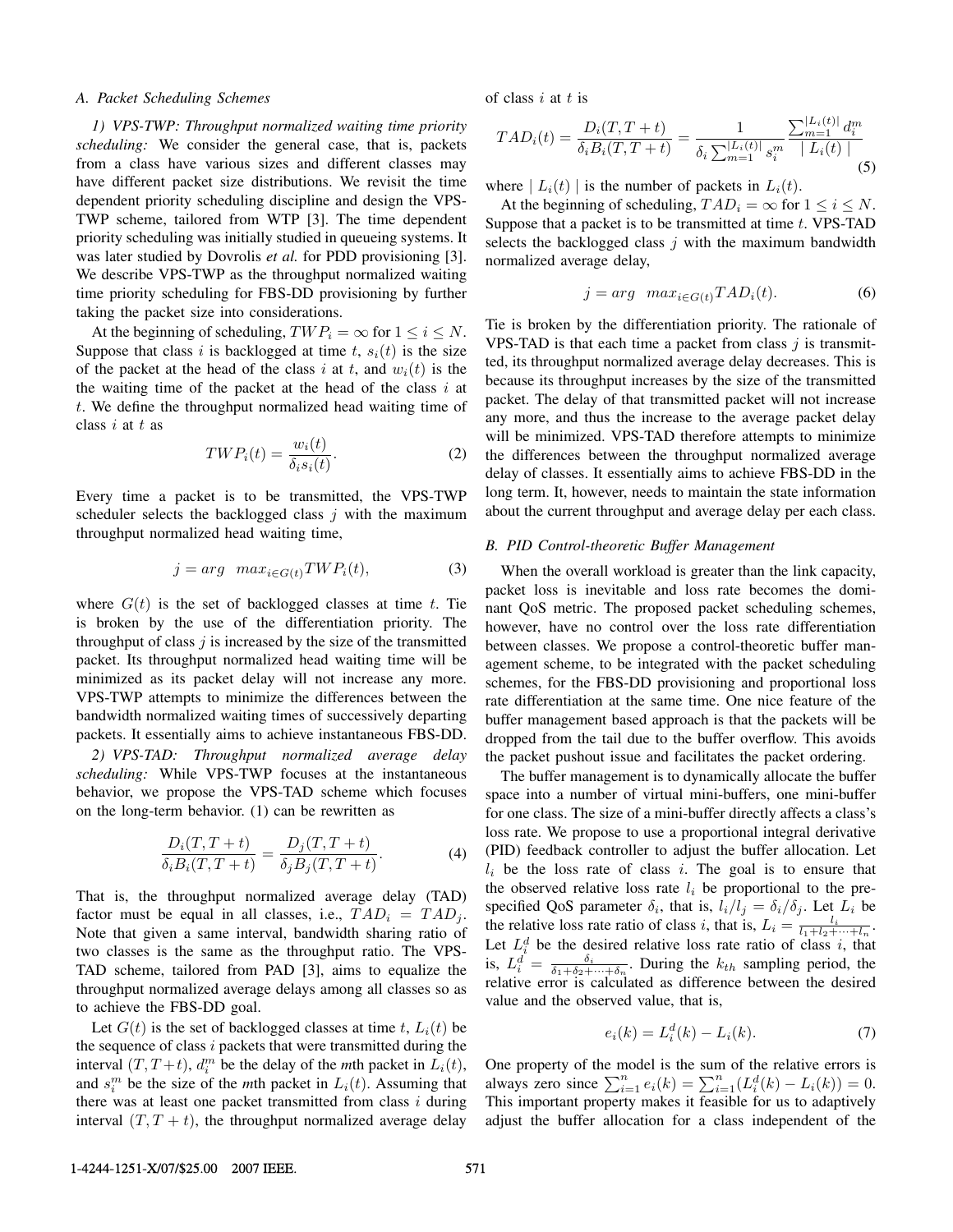adjustments of other classes while maintaining a constant overall buffer size [6].

The buffer size allocated to a class is adjusted in proportion to the error between the desired relative loss rate ratio and the observed one. Specifically, the operation of the PID controller is described as follows:

$$
s_i(k+1) = s_i(0) + G_P e_i(k) + G_I \sum_{j=0}^{k-1} e_i(j) + G_D \Delta e_i(k). \tag{8}
$$

 $s_i(k + 1)$  denotes the buffer size allocated to class i in the new sampling period.  $s_i(0)$  denotes the initial buffer size allocated. The three terms added to  $s_i(0)$  denote proportional, integral, and derivative components, respectively. Setting a large proportional feedback gain  $(G_P)$  typically leads to faster response at the cost of increasing system instability. The integral controller  $(G_I)$  can eliminate the steady-state error and avoid over-reactions to measurement noises. The derivative control  $(G_D)$  considers the change of errors in adjusting the buffer size allocation and hence responds fast to errors. The derivative error with class  $i$  is calculated as

$$
\Delta e_i(k) = e_i(k) - e_i(k-1). \tag{9}
$$

# IV. PERFORMANCE EVALUATION

We developed a simulator to study the performance of the packet scheduling schemes and the feedback control based buffer management. Due to the space limitation, we report the two-class experimental results. Note that the number of classes for DiffServ often varies from 2 to 3 [3], [5], [12]. For the packet size distribution of two classes, we used two Bell Labs-I trace files adopted from the National Laboratory for Applied Network Research [8]. The characteristics and the packet size distributions for the traces are illustrated in Figure 1. Without loss of generality, let Class-1 be the high priority class and Class -2 be the low priority class.

# *A. Performance of the packet scheduling algorithms*

The first set of experiments is to study the impact of the packet scheduling schemes on FBS-DD provisioning when the overall workload is within the link capacity. We considered a lossless model. Figure 2 shows the performance of the packet scheduling schemes. The differentiation weight ratio of two classes ( $\delta_1$ :  $\delta_2$ ) is set to 1:2 and their workload ratio is set to 1:3. Figure 2(a) shows the achieved FBS-DD ratio with its 95th and 5th percentiles when the overall workload changes from 55% to 100% of the link capacity. Figure 2(b) shows the achieved delay ratio with its 95th and 5th percentiles. The results show that the scheduling schemes can achieve the goal of providing fair bandwidth sharing with delay differentiation when the overall workload is greater than 60%. But the variance, as demonstrated by the 95th and 5th percentiles, is a nontrivial issue. It is due to the variance of the packet size distributions and the inter-arrivals. When the workload is light, there is a feasibility issue with the packet scheduling for service differentiation provisioning [3].

We next change the ratio of  $\delta_1$  :  $\delta_2$  to 1:3. We fix the overall workload to 80% and vary the Class-1's workload from 10% to 90% of the overall workload. Figure 3(a) shows the achieved FBS-DD ratio with its 95th and 5th percentiles. It shows the FBS-DD ratio can be achieved as expected. But the variance is high when Class-1's workload deviates from the middle value 50%. This is due to the fact that there are too few or too many packets from Class-1, limiting the capability of the packet scheduling schemes. Figure 3(b) shows the achieved delay ratio with its 95th and 5th percentiles. We can see that the proposed VPS scheduling schemes can achieve the fair bandwidth sharing with delay differentiation when the workload percentage of the classes changes dynamically. When the Class-1 contributes 75% of the overall workload, the delay ratio of two classes becomes 1. This demonstrates the benefit of the FBS-DD model that can make adaptive tradeoff between delay differentiation and fair bandwidth sharing.

While both VPS-TAD and VPS-TWP schemes can achieve FBS-DD provisioning from the long-term perspective, they have different behaviors. Figure 4 shows the FBS-DD ratios achieved by the scheduling schemes in different sampling intervals. Interestingly, in short sampling intervals, VPS-TAD does not perform well for FBS-DD provisioning. Figure 4(a) shows that its performance improves as the sampling interval increases. This is explained by the fact that VPS-TAD takes into account the average of a number of packets in the interval. It aims to minimize the differences between the normalized average class delays and thus its performance improves as the sampling interval increases. On the other hand, Figure 4(b) shows that VPS-TWP achieves desirable FBS-DD ratios when the sampling interval is short and the performance deteriorates as the interval increases. This is due to the fact that VPS-TWP attempts to minimize the differences between the normalized head waiting times. Essentially, it aims to achieve the instantaneous FBS-DD provisioning.

#### *B. Performance of the PID control based buffer management*

Previous experimental results have shown that the packet scheduling schemes can achieve the fair bandwidth sharing and delay differentiation at the same time. But when the overall workload is beyond the link capacity, there will be packet loss and the packet scheduling schemes have no control over the loss rate differentiation between classes. Figure 5 depicts the impact of the PID control-theoretic buffer management on loss rate differentiation and the controllability of FBS-DD provisioning. The overall workload is set to 150% of the link capacity. The differentiation weight ratio of two classes  $(\delta_1 : \delta_2)$  is set to 1 : 3. Figure 5(a) shows the impact of the PID control-theoretic buffer management on the proportional loss rate differentiation. It shows that with the buffer management, the loss rate ratio of two classes is fairly proportional to the differentiation weight ratio as the percentage of the Class-1's workload changes from 10% to 90% of the overall workload. On the other hand, without the buffer management, both classes experience almost the same loss rate.

Figures 5(b) shows the achieved FBS-DD ratio by the use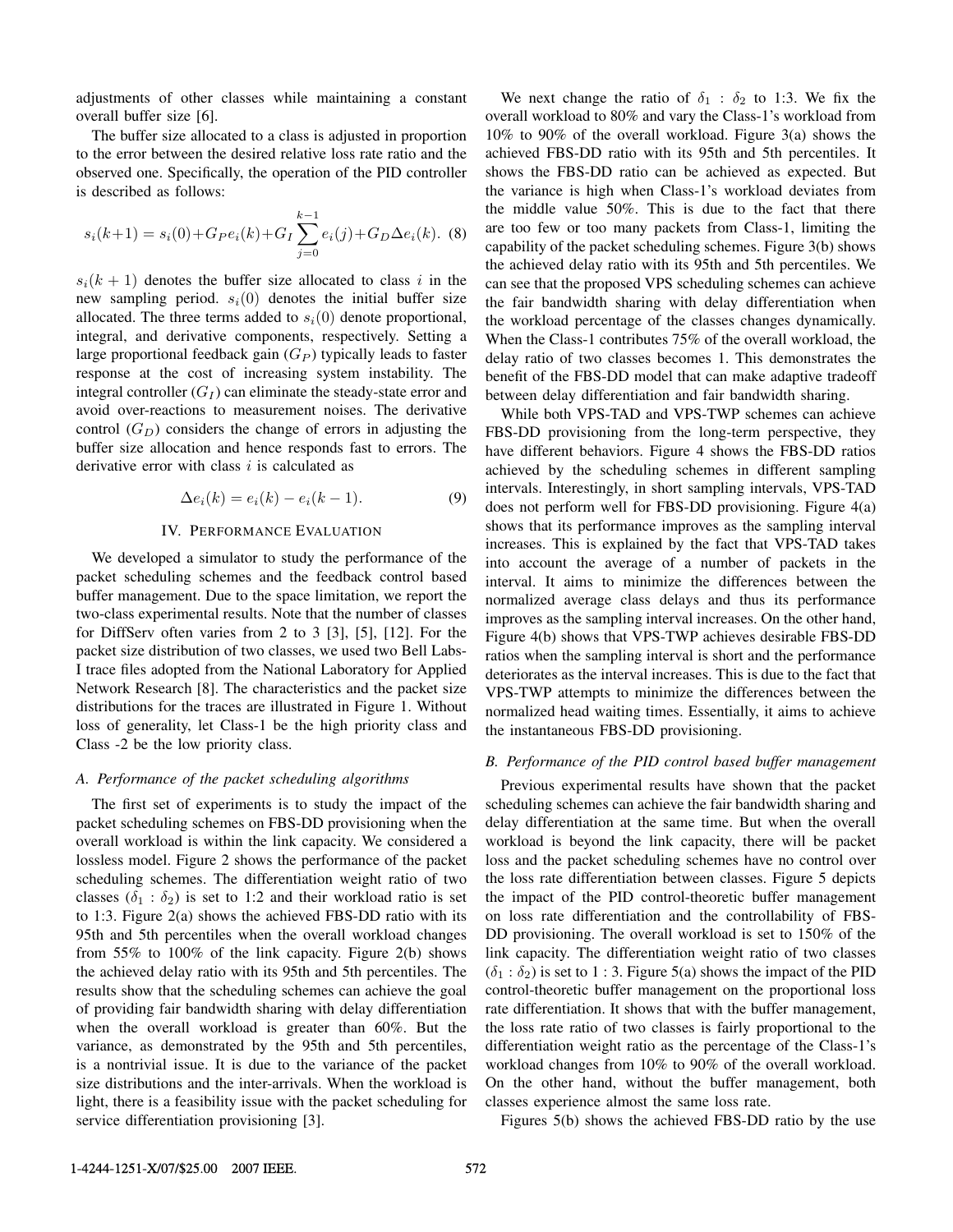

Fig. 1. Packet size distributions of two Bell Labs-I IP traces.



Fig. 2. The performance of VPS packet scheduling schemes when overall workload changes from 55% to 100%.



Fig. 3. The performance of VPS packet scheduling schemes when Class-1's workload changes from 10% to 90% of the overall workload.

of VPS-TAD packet scheduling scheme with and without the PID controller based buffermanagement. The results show that with the PID controller based buffer management, the VPS-TAD scheme is able to achieve more consistent and desirable FBS-DD ratios with respect to both the mean and the variance. Without the feedback control based buffer management, the variance of the FBS-DD ratio is higher. One reason is that if there is no feedback based buffer management, a class with some bursty traffic can saturate the buffer easily, leaving little buffer space for another class. The VPS-TAD scheduling schemes aims to minimize the normalized average delays. Its capability is limited by the availability of packets from certain classes for scheduling. This benefits the low-priority but high-workload class. Therefore, the buffer management should be integrated with packet scheduling for controllable FBS-DD provisioning. The integrated approach is capable of self-adapting to varying workloads from different classes, which automatically builds a firewall around aggressive clients and hence protects network resources from saturation.